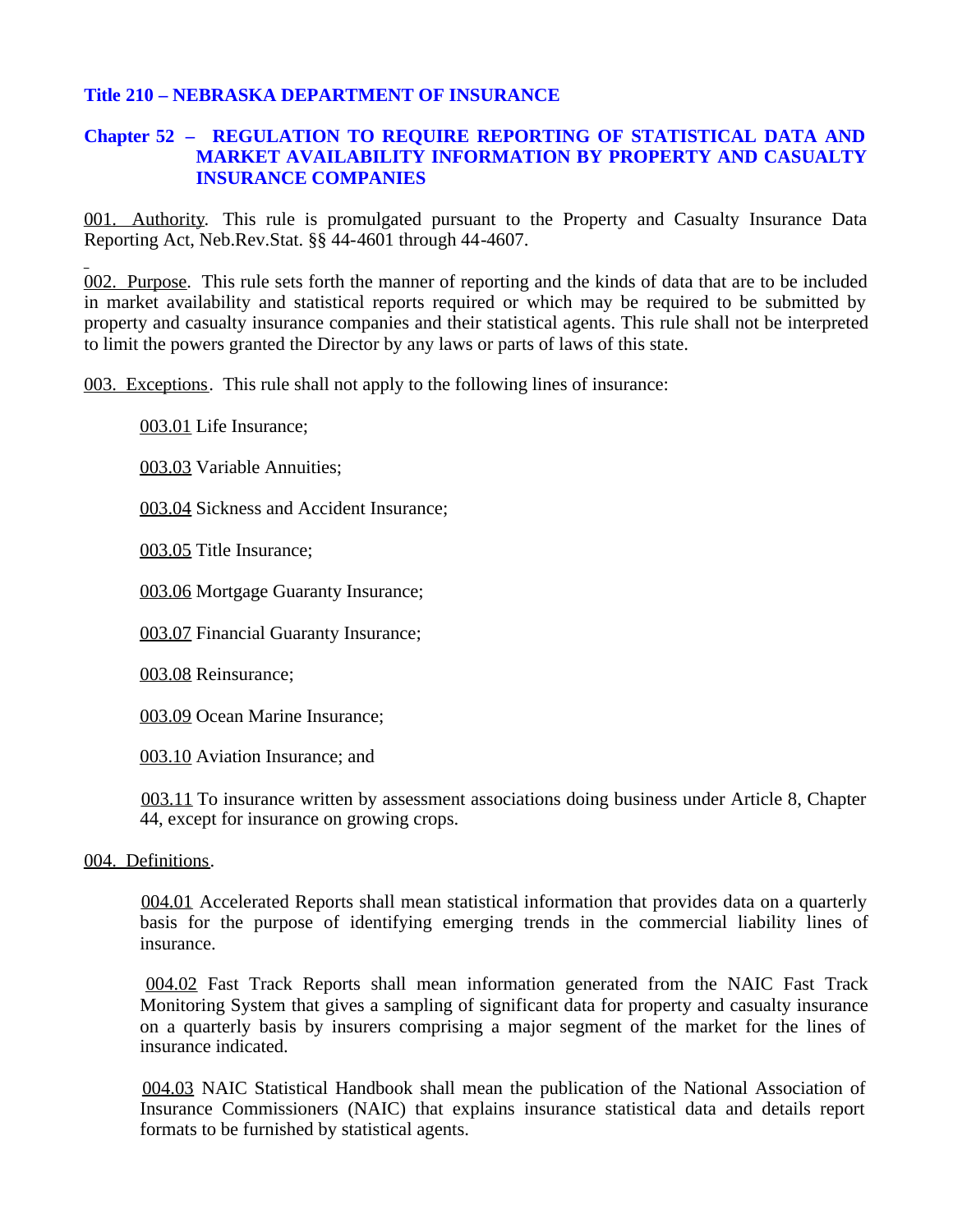004.04 Participating Insurer shall mean an insurer licensed to transact the business of property and casualty insurance in this state which has a market share for a line or class of insurance greater than the amounts defined in Section 008 and is therefore required to report on either a quarterly or annual basis.

 004.05 Statistical Plan shall mean a system for collecting and recording insurance premium, loss, exposure and expense information.

005. Powers and duties. The Director may enter into agreements with any qualified data collection service corporations, associations or other entities to undertake the compilation and analysis of data collected pursuant to this regulation.

006. Market availability surveys. Insurers shall respond to market availability surveys as may be issued by the Department from time to time. These surveys will require companies to indicate, for those lines and types of insurance listed in the survey, the degree to which an insurer is currently willing to write the coverages listed. Such surveys shall be completed and returned to the Department within 30 days of their issuance.

007. Statistical reporting. Every insurance company licensed to transact the business of property and casualty insurance in this state shall report its insurance statistical experience to at least one of the statistical agents designated by the Director. Such information shall, at a minimum, be in the form and detail outlined below and specified in statistical plans filed with the Director.

 007.01 Annual Data Reporting: Insurers shall submit annual data meeting the following specifications to a statistical agent:

 007.01A Data Elements: In accordance with statistical plans filed with the Director and subject to the exceptions noted in subsection 007.01B, annual data shall include the following elements:

 007.01A(1) Premiums earned (Written premiums shall be reported when a statistical agent uses written premiums to calculate earned premiums.);

|            | $007.01A(2)$ Losses paid;                           |
|------------|-----------------------------------------------------|
|            | 007.01A(3) Allocated loss adjustment expenses paid; |
|            | $\underline{007.01A(4)}$ Losses outstanding; and    |
| 007.01A(5) | Allocated loss adjustment expenses outstanding.     |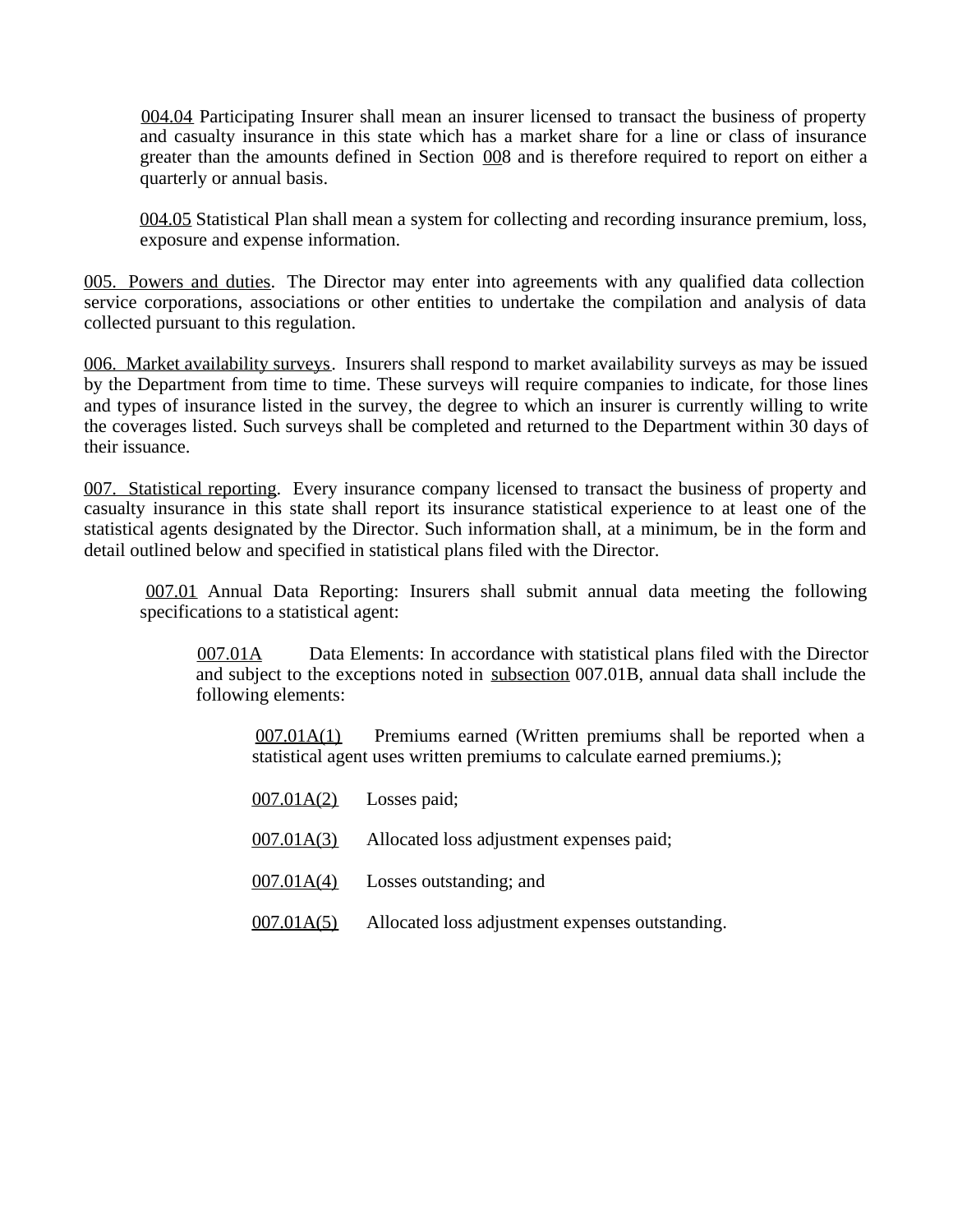007.01B Lines of Insurance: The following lines of insurance shall be included in annual data:

007.01B(1) Private Passenger Automobile Liability;

007.01B(2) Commercial Automobile Liability;

 007.01B(3) Private Passenger Automobile Physical Damage (exceptions: outstanding losses; allocated loss adjustment expenses paid and outstanding);

 007.01B(4) Commercial Automobile Physical Damage (exceptions: outstanding losses; allocated loss adjustment expenses paid and outstanding);

 007.01B(5) Boiler and Machinery (exceptions: allocated loss adjustment expenses paid and outstanding);

 007.01B(6) Burglary (exceptions: allocated loss adjustment expenses paid and outstanding);

 007.01B(7) Fire and Extended Coverage (exceptions: allocated loss adjustment expenses paid and outstanding);

 007.01B(8) Inland Marine (exceptions: allocated loss adjustment expenses paid and outstanding);

 007.01B(9) Glass (exceptions: allocated loss adjustment expenses paid and outstanding);

 007.01B(10) Commercial Multiple Peril (Losses may be split into their respective monoline components. The exceptions applying would then be those applying to the components. If losses are collected on an aggregated basis subject to a minimum statistical plan, then allocated loss adjustment expenses paid and outstanding may be excepted);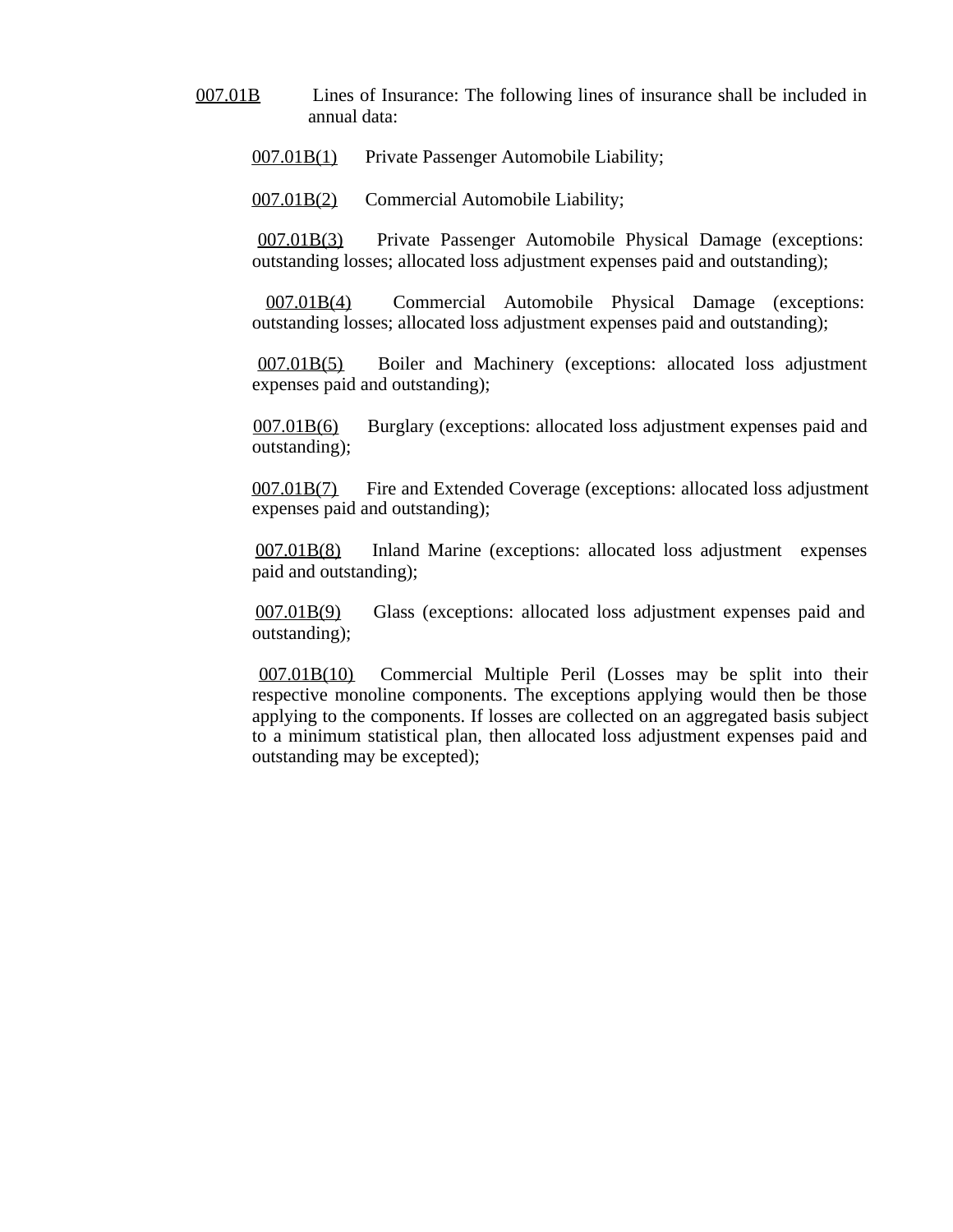007.01B(11) Insurance on Growing Crops (only premiums earned and losses paid or incurred need be recorded);

 007.01B(12) Farmowners (exceptions: allocated loss adjustment expenses paid and outstanding);

007.01B(13) Homeowners (exceptions: allocated loss adjustment expenses paid and outstanding);

 007.01B(14) Fidelity and Surety (exceptions: allocated loss adjustment expenses paid and outstanding);

007.01B(15) General Liability;

007.01B(16) Medical Professional Liability;

007.01B(17) Products Liability;

 007.01B(18) Credit (only premiums written and losses paid need to be recorded); and

 007.01B(19) Workers Compensation (exceptions: allocated loss adjustment expenses paid and outstanding).

 007.01C Annual data shall include, in addition to the 19 lines specified in subsection 007.01B, those classes of liability insurance designated in subsection 007.03A1 as subject to accelerated reporting.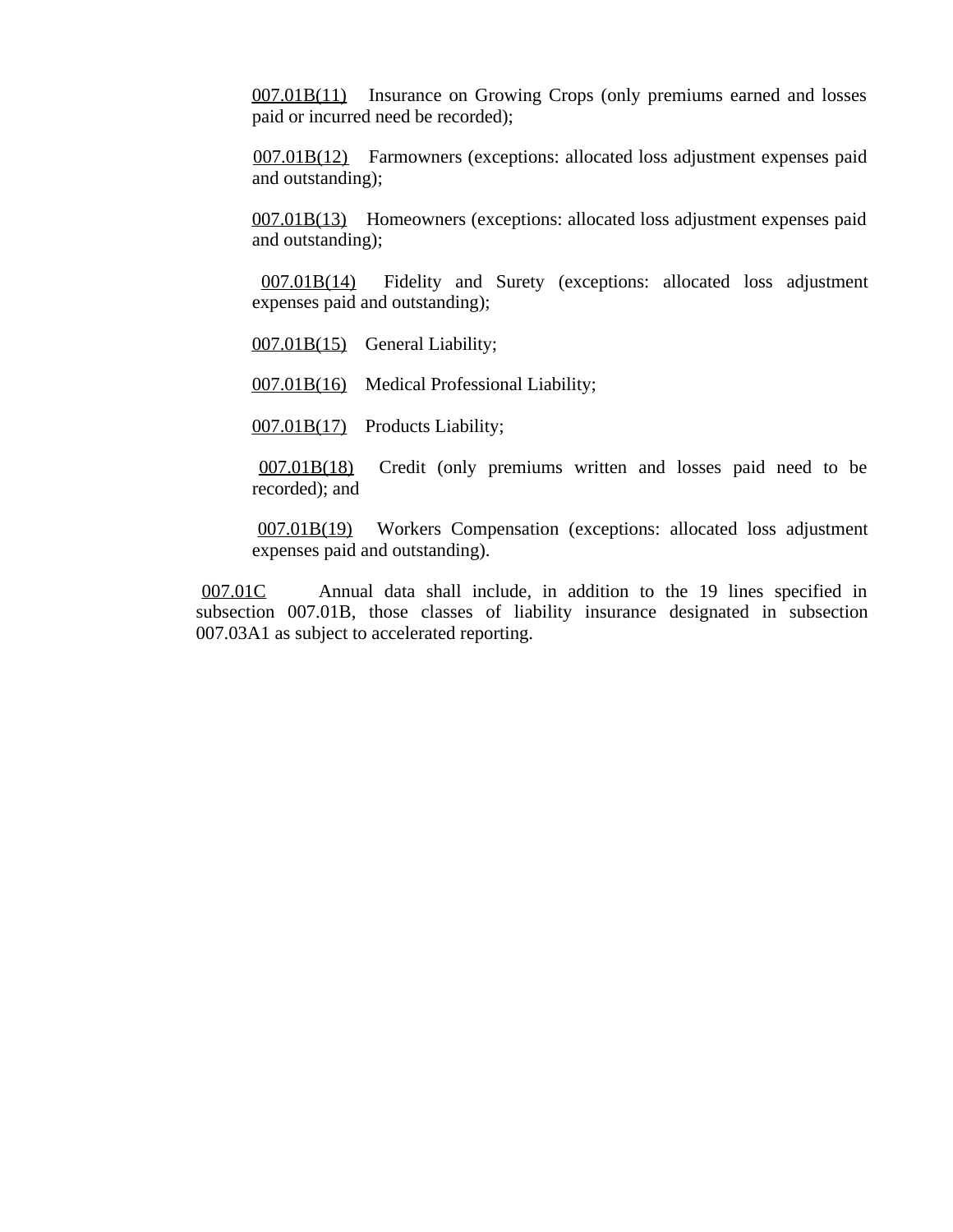007.01D Compilation Bases: Annual data shall be reported according to one of the following compilation bases:

> 007.01D(1) Calendar year; 007.01D(2) Accident year; or

007.01D(3) Policy year.

 007.01E Insurers shall submit data in accordance with filing deadlines established by various statistical agents. No statistical agent shall establish a deadline more than nine months after the expiration of the calendar, accident or policy year.

 007.01F Statistical agents shall provide annual reports of information collected pursuant to this subsection within 18 months of the expiration of the calendar, accident or policy year.

007.02 Fast Track Data and Reports

 007.02A Fast Track Data: Data necessary to produce Fast Track reports shall be submitted to statistical agents by selected insurers within forty-five (45) days of the close of the calendar quarter according to the following specifications:

 007.02A(1) Lines and Classes; Loss Ratio Data: Selected insurers shall submit Fast Track quarterly premium and loss data to statistical agents for the following lines:

007.02A(1)(a) Private Passenger Liability;

007.02A(1)(b) Private Passenger Physical Damage;

007.02A(1)(c) Commercial Auto Liability;

007.02A(1)(d) Commercial Auto Physical Damage;

 $007.02A(1)(e)$  Homeowners;

 $007.02A(1)(f)$  Dwelling Fire;

 $007.02A(1)(g)$  Dwelling Allied Lines;

007.02A(1)(h) Commercial Fire;

007.02A(1)(i) Commercial Allied Lines;

 $007.02A(1)(i)$  Farm Business;

007.02A(1)(k) Commercial Multiple Peril;

007.02A(1)(l) Liability Other than Auto; and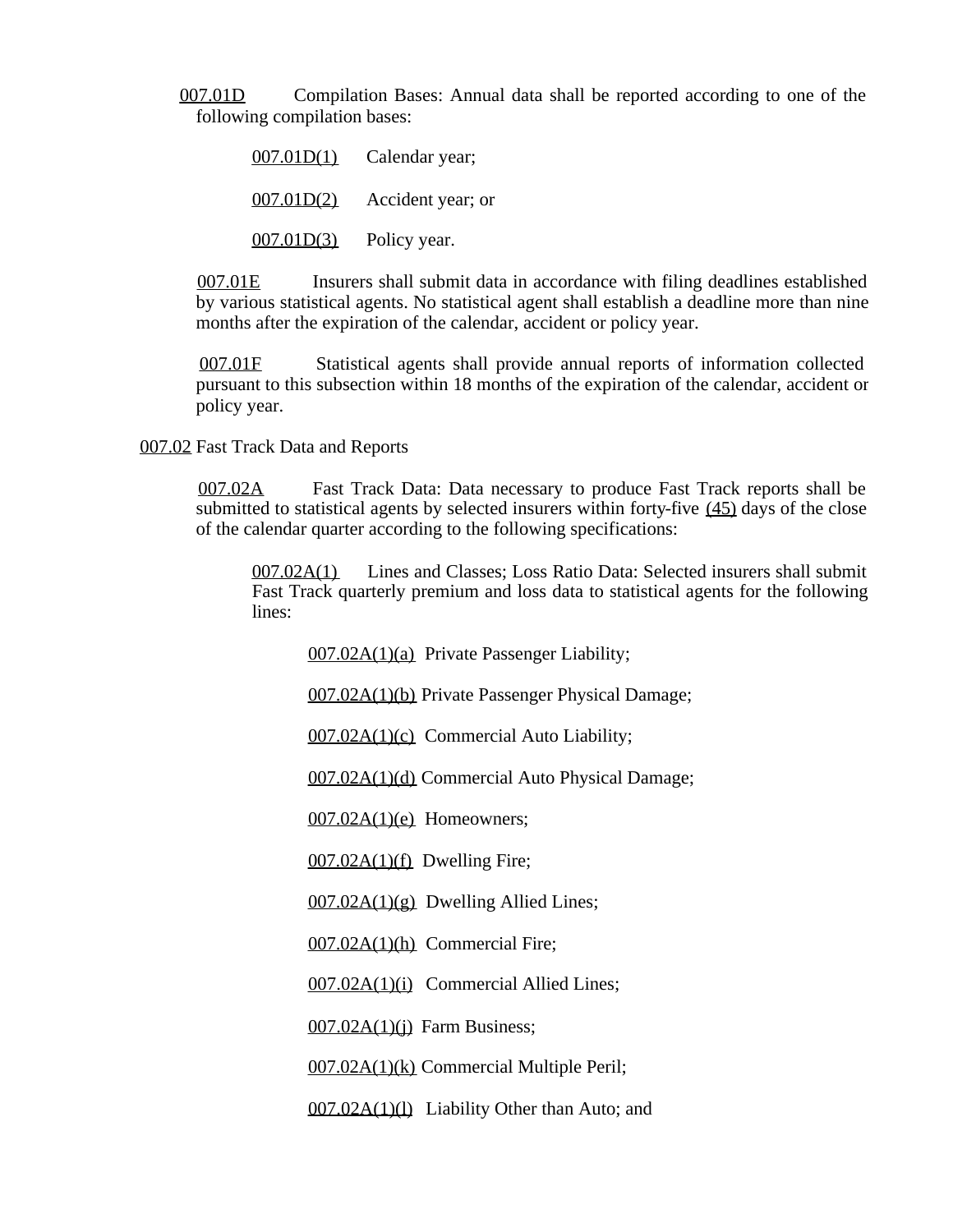007.02A(1)(m) Medical Malpractice.

 007.02A(2) Lines and Classes; Claim Data: Fast Track data shall contain claim frequency and claim severity data for the following lines:

007.02A(2)(a) Private Passenger Comprehensive;

007.02A(2)(b) Private Passenger Collision;

007.02A(2)(c) Private Passenger Bodily Injury Liability; and

007.02A(2)(d) Private Passenger Property Damage Liability.

 007.02B Fast Track Reports: Statistical agents shall provide Fast Track reports within sixty (60) days of the close of the calendar quarter for the private passenger automobile and homeowners lines of insurance. Fast Track reports for other lines of business shall be provided within seventy-five (75) days of the close of the calendar quarter.

007.03 Accelerated Data and Reports

 007.03A Accelerated Data: Data necessary to produce accelerated reports shall be submitted to statistical agents by participating insurers within sixty days (60) of the close of the calendar quarter. The data submitted for accelerated reports shall include the following lines and classes and data elements:

007.03A(1) Lines and Classes:

007.03A(1)(a) Owners, Landlords and Tenants Liability;

007.03A(1)(b) Manufacturers and Contractors Liability;

007.03A(1)(c) Products Liability (countrywide only);

007.03A(1)(d) Premises/Operations Liability;

007.03A(1)(e) Lawyers Professional Liability;

007.03A(1)(f) Municipal Liability;

 $007.03A(1)(g)$  Public School Liability; and

007.03A(1)(h) Day Care Liability.

007.03A(2) Data Elements:

007.03A(2)(a) Direct premiums written;

007.03A(2)(b) Direct premiums earned; and

007.03A(2)(c) Incurred losses, developed as the sum of the following: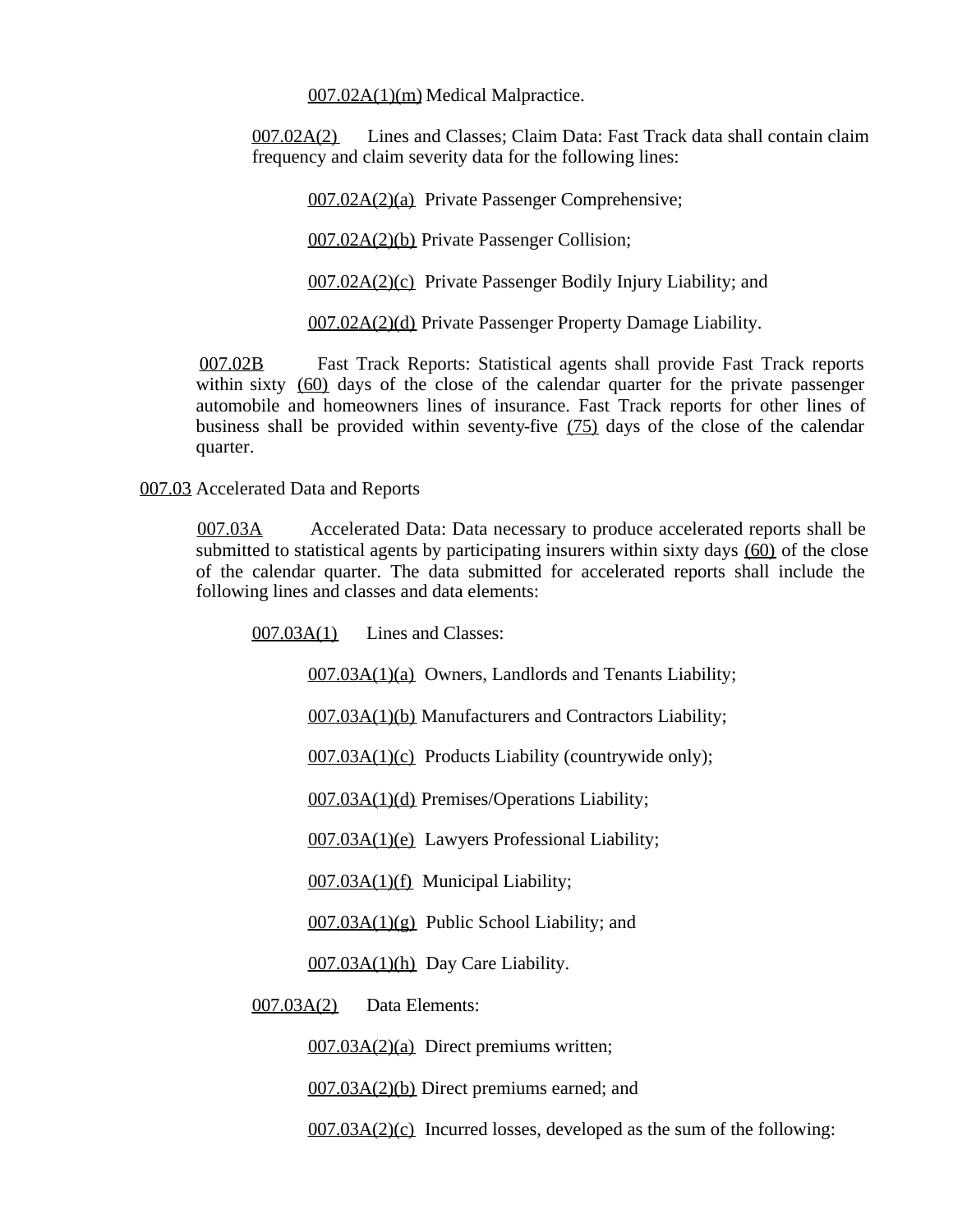- the dollar amount of paid losses;

- the dollar amount of allocated loss adjustment expenses, plus

- reserves for reported claims at the end of the quarter, minus

- reserves for reported claims at the beginning of the quarter.

 007.03B Accelerated Reports: Statistical agents shall provide accelerated reports to the Director within 180 days of the close of the calendar quarter.

## 007.04 Insurer Compliance

 007.04A Statistical agents shall adopt edit procedures to screen data for reasonableness and apparent accuracy. Annual data shall be balanced against applicable annual statement entries showing Nebraska-specific and countrywide data for direct premiums and losses. Statistical agents shall attempt to reconcile discrepancies and shall not include data in their statistical reports to the Director where any such discrepancies have not been reasonably resolved.

 007.04B All statistical reports made by statistical agents pursuant to this section shall contain a list of all insurers whose data is included. In addition, if data from an insurer that should have had their data included is, in fact, not included, then a separate listing of these insurers shall also be made with the statistical report.

 007.04C For each insurer whose data has been omitted from a statistical report, the statistical agent shall provide reasons for the exclusion to the Director. These reasons, which shall be held confidential by the Director, shall be identified as one of the following:

- 007.04C1 Failed to meet statistical agent reporting deadlines;
- 007.04C2 Failed to pass edits for reasonableness and apparent accuracy; or
- 007.04C3 Other (specify reason for exclusion).

 007.04D In reviewing reports made under subsections 007.04A, B, and C, the Director shall give due consideration to the following factors:

- (a) The frequency with which an insurer has made apparently unacceptable data reports;
- (b) The standards of the statistical agent which the insurer failed; that is, whether the insurer's data would have been acceptable under standards employed by other statistical agents;
- (c) Whether errors or omissions were due to human or machine error, or whether they indicated a lack of regard by the insurer in maintaining accuracy and completeness in their data submissions; and
- (d) Whether the insurer has taken effective steps to minimize the recurrence of such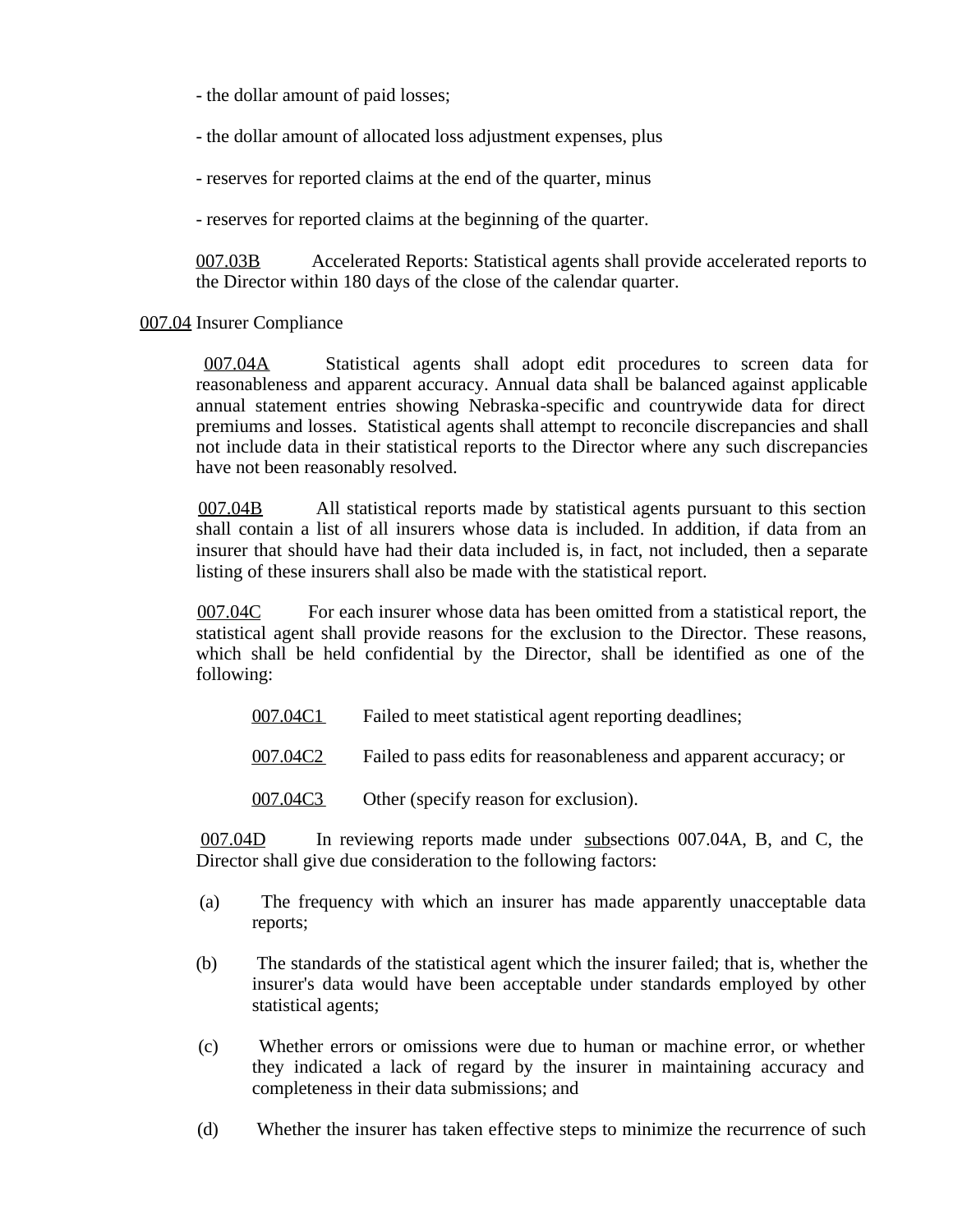errors and omissions.

008. General liability reporting thresholds. Insurers shall report on general liability insurance in accordance with the following reporting level thresholds. These thresholds are based on an analysis of individual insurer premium volume by line and class. Such an analysis shall be made at least every three years by the statistical agent. Any resulting changes to an insurer's reporting level will apply on a prospective basis only.

008.01 Quarterly Reporting

 008.01A An insurer must report at least quarterly in accordance with the specifications of commercial general liability statistical plans filed with the Director if it is large enough to meet any of the following criteria: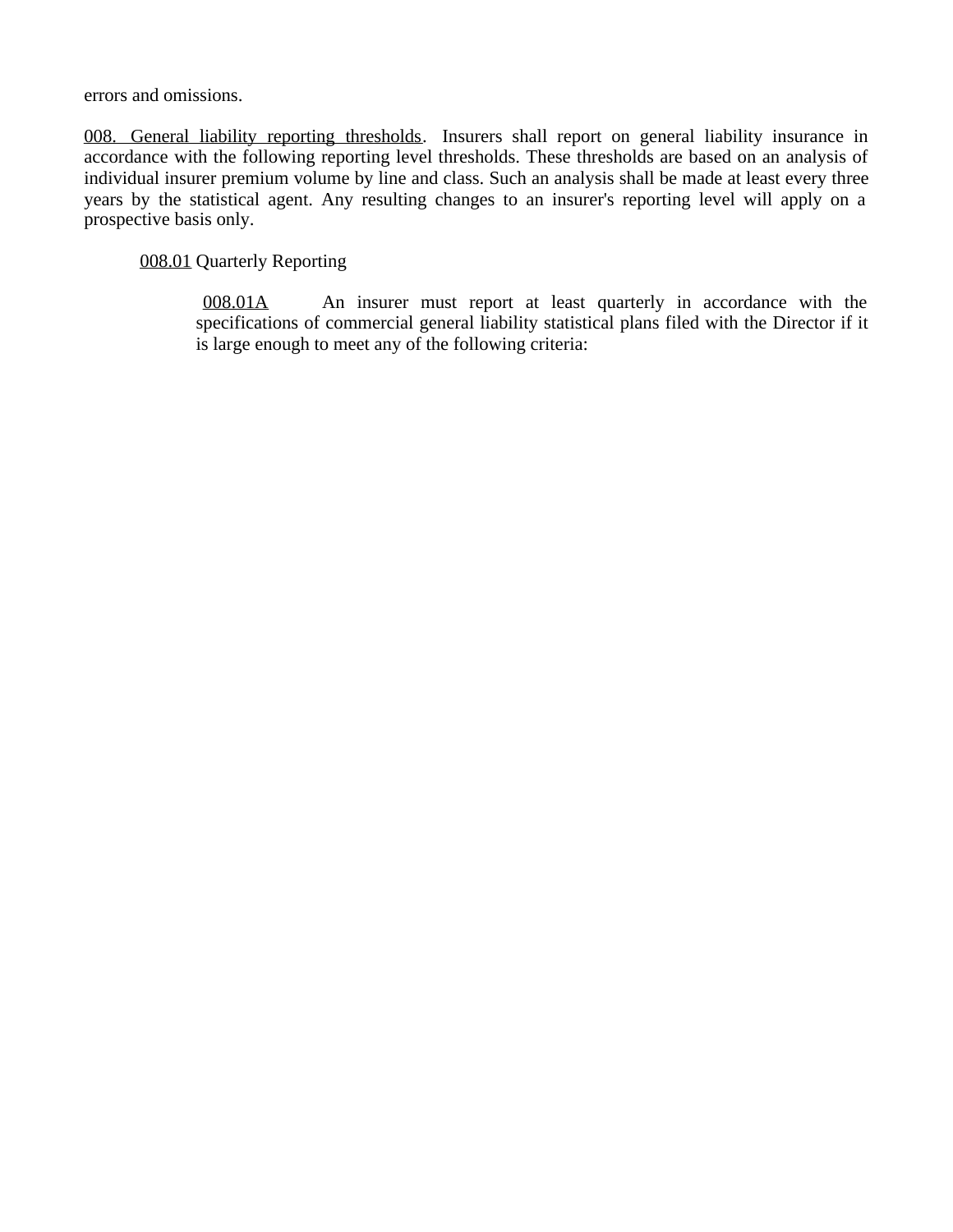$008.01A(1)$  It is in the 80th percentile of the total countrywide written premium for all commercial general liability lines; or

 $008.01A(2)$  It has greater than one percent of the statewide written premium for all commercial general liability lines.

 008.01B An insurer must report at least quarterly in selected market detail consistent with the specifications of commercial general liability statistical plans filed with the Director if it has not already met the above criteria for reporting quarterly but does meet any of the following criteria:

 008.01B(1) It has greater than \$1 million written premium statewide for a selected market; or

 008.01B(2) It has greater than ten percent of written premium statewide for a selected market and greater than \$100,000 written premium for that market.

008.02 Annual Reporting

 008.02A An insurer must report at least annually in accordance with the specifications of commercial general liability statistical plans filed with the Director if it has not already met the criteria in  $(1)(a)$  for reporting quarterly but it is in the 98th percentile of the total statewide written premium for all commercial general liability lines.

 008.02B An insurer must report at least annually in selected market detail consistent with the specification of commercial general liability statistical plans filed with the Director if it has not already met any of the above criteria but it has greater than ten percent of written premium statewide for a selected market and less than \$100,000 written premium for that market.

 008.02C The experience of all other insurers and any experience not reported in accordance with subsections 008.01A and 008.01B above shall be reported annually in accordance with commercial general liability statistical plans filed with the Director.

009. Statistical plans; filing required. Statistical agents shall provide copies of all statistical plans and modifications thereof to the Director. All plans already in use as of the effective date of this rule shall be provided within 60 days after its effective date. All statistical plans or modifications thereof published after the effective date of this rule shall be provided to the Director prior to their use.

010. Special data requests. For lines or classes of insurance where more than 80% of the writings in Nebraska are by three or fewer insurers or company groups, the Director may require premium, exposure and loss information on a special request basis. Such requests shall be limited to the five largest writers of the specialty line in Nebraska, although fewer insurers may be included if sufficient to encompass 80% of the Nebraska market. When the information which the Director has requested is recorded by the insurer, an insurer shall respond to such requests within 60 days, except insurers are not required to submit such information less than six months following the end of the calendar, accident or policy years that are requested.

011. Additional data collections.